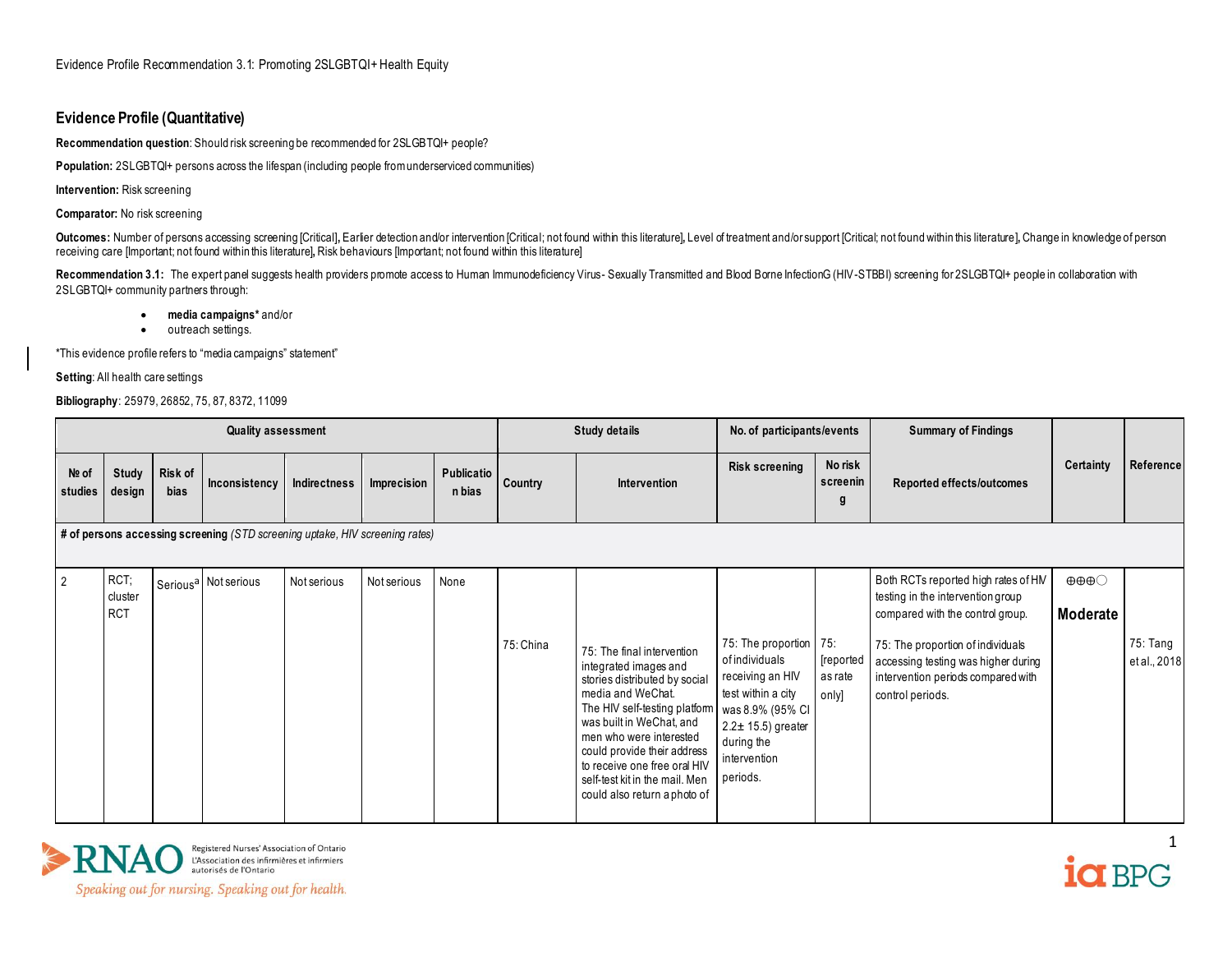|                    | <b>Quality assessment</b>             |                              |               |                     |                          |                      |            | <b>Study details</b>                                                                                                                                                                                                                                                                                                                                                                                                                                                                                                                                                                                                                                                                                                            | No. of participants/events                                                                                      |                                                                                                                                         | <b>Summary of Findings</b>                                                                                                                                                                                                                                                                   |                                          |                                   |
|--------------------|---------------------------------------|------------------------------|---------------|---------------------|--------------------------|----------------------|------------|---------------------------------------------------------------------------------------------------------------------------------------------------------------------------------------------------------------------------------------------------------------------------------------------------------------------------------------------------------------------------------------------------------------------------------------------------------------------------------------------------------------------------------------------------------------------------------------------------------------------------------------------------------------------------------------------------------------------------------|-----------------------------------------------------------------------------------------------------------------|-----------------------------------------------------------------------------------------------------------------------------------------|----------------------------------------------------------------------------------------------------------------------------------------------------------------------------------------------------------------------------------------------------------------------------------------------|------------------------------------------|-----------------------------------|
| $Ne$ of<br>studies | <b>Study</b><br>design                | Risk of<br>bias              | Inconsistency | <b>Indirectness</b> | Imprecision              | Publicatio<br>n bias | Country    | Intervention                                                                                                                                                                                                                                                                                                                                                                                                                                                                                                                                                                                                                                                                                                                    | <b>Risk screening</b>                                                                                           | No risk<br>screenin<br>g                                                                                                                | Reported effects/outcomes                                                                                                                                                                                                                                                                    | <b>Certainty</b>                         | Reference                         |
|                    |                                       |                              |               |                     |                          |                      | 87: China  | the test results through<br>WeChat.<br>Control: cities acted as their<br>own control prior to<br>intervention implementation.<br>87: Participants maintained<br>a WeTest account for 6<br>months. The account<br>included messages about<br>HIV, STIs, and HIV testing;<br>first-person stories about<br>people diagnosed and living<br>with HIV; local data about<br>HIV and STI infections<br>among MSM; news about<br>national policies related to<br>HIV; and stories about<br>general health concerns of<br>MSM. In addition to new<br>content, a video and<br>information text about using<br>the oral HIVST kit were<br>permanently available on the<br>WeTest account.<br>Control: did not receive<br>access to WeTest. | $87: n=50$<br>People receiving<br>any HIV Test:<br>Baseline 31<br>$(62.0\%)$<br>6 mo follow-up 46<br>$(92.0\%)$ | People<br>receiving<br>any HIV<br>Test:<br><b>Baseline</b><br>control 29<br>$(58.0\%)$<br>6 mo<br>follow-up<br>control 34<br>$(68.0\%)$ | 87: n=50 87: At follow-up, participants in the<br>intervention group compared with<br>those in the control group reported<br>higher prevalence of taking any type<br>of HIV test during the past 6 months<br>$(92\% \text{ vs } 68\%, \text{ p} < 0.01)$ .                                   |                                          | 87: Zhu et<br>al, 2019            |
| $\overline{4}$     | Quasi-<br>experim<br>ental<br>studies | Very<br>serious <sup>b</sup> | Not serious   | Not serious         | Not serious <sup>c</sup> | None                 | 26852: USA | 26852: Existing "Get<br>Yourself Tested" campaign<br>was adapted to be more<br>inclusive of Black and Latino<br>sexual-minority youth<br>leading to a 3-month                                                                                                                                                                                                                                                                                                                                                                                                                                                                                                                                                                   | 26852:<br>Mobile unit STD<br>tests:                                                                             | 26852:<br><b>NA</b>                                                                                                                     | Overall, all studies demonstrated an<br>increase in the number of people that<br>accessed screening during the media<br>campaigns.<br>26852: There was an increase in STD<br>testing during the media campaign<br>and mobile screening promotion. This<br>increase was higher for the mobile | $\oplus \oplus \bigcirc \bigcirc$<br>Low | 26852:<br>Garbers et<br>al., 2016 |



 $\frac{1}{2}$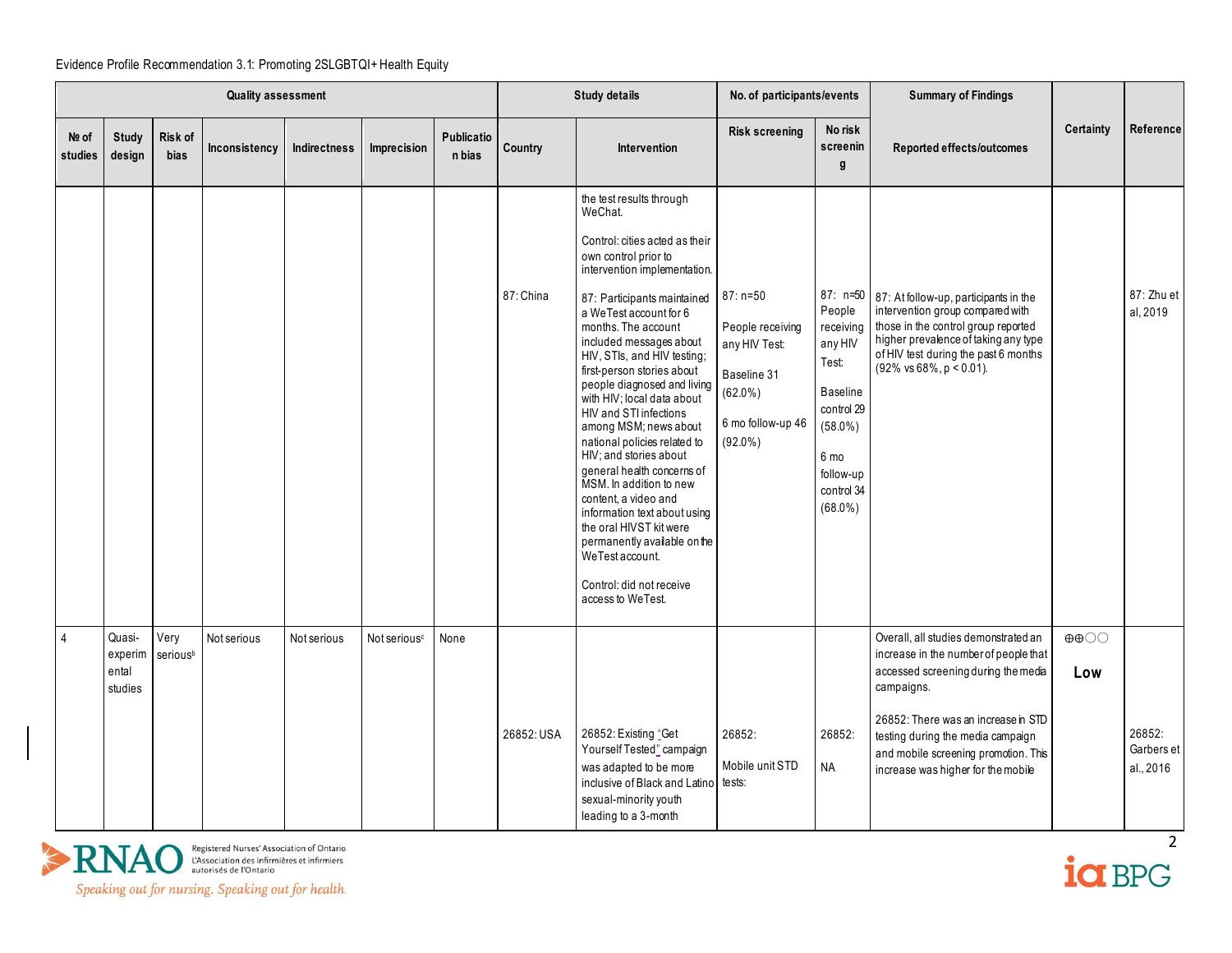| <b>Quality assessment</b> |                        |                 |               |              |             |                      |                  | <b>Study details</b>                                                                                                                                                                                                                                                                                                                                                                                                                                                                                                                                                                                                                                                                                                                                                                                                                                                                                                                                 | No. of participants/events                                                                                                                                                                                                                                                                                                                                                                                                                                    |                                                                                                                                                      | <b>Summary of Findings</b>                                                                                                                                                                                                                                                                         |           |                                |
|---------------------------|------------------------|-----------------|---------------|--------------|-------------|----------------------|------------------|------------------------------------------------------------------------------------------------------------------------------------------------------------------------------------------------------------------------------------------------------------------------------------------------------------------------------------------------------------------------------------------------------------------------------------------------------------------------------------------------------------------------------------------------------------------------------------------------------------------------------------------------------------------------------------------------------------------------------------------------------------------------------------------------------------------------------------------------------------------------------------------------------------------------------------------------------|---------------------------------------------------------------------------------------------------------------------------------------------------------------------------------------------------------------------------------------------------------------------------------------------------------------------------------------------------------------------------------------------------------------------------------------------------------------|------------------------------------------------------------------------------------------------------------------------------------------------------|----------------------------------------------------------------------------------------------------------------------------------------------------------------------------------------------------------------------------------------------------------------------------------------------------|-----------|--------------------------------|
| Nº of<br>studies          | <b>Study</b><br>design | Risk of<br>bias | Inconsistency | Indirectness | Imprecision | Publicatio<br>n bias | Country          | <b>Intervention</b>                                                                                                                                                                                                                                                                                                                                                                                                                                                                                                                                                                                                                                                                                                                                                                                                                                                                                                                                  | <b>Risk screening</b>                                                                                                                                                                                                                                                                                                                                                                                                                                         | No risk<br>screenin<br>g                                                                                                                             | Reported effects/outcomes                                                                                                                                                                                                                                                                          | Certainty | Reference                      |
|                           |                        |                 |               |              |             |                      | 25979:<br>Canada | campaign in four venues of<br>New York City, promoting<br>STD testing at events and<br>through mobile testing and<br>online and social media.<br>Control: Three-month period<br>prior to campaign used as<br>baseline<br>25979: The media campaign<br>intended to impart messages 25979:<br>about HIV and syphilis risk<br>among MSM.<br>The campaign centered on a<br>cartoon figure, dubbed<br>"Casey," who experiences<br>flu-like symptoms after<br>having unprotected sex. The<br>campaign was promoted<br>through a dedicated<br>campaign website, posters<br>and wall projections in gay<br>neighborhoods in Toronto<br>and Ottawa, banners for the<br>testing clinics,<br>advertisements on websites<br>oriented to gay men,<br>newspaper and magazine<br>ads, ads on the gay radio<br>station (Proud FM), walking<br>billboards at gay community<br>events, giveaway cards from<br>walking billboards, and<br>postings on construction site | pre-campaign: 18<br>post-campaign: 33<br>(83% increase)<br>Youth clinic STD<br>tests: pre-<br>campaign: 241<br>post-campaign:<br>266 (10% increase)<br>HIV tests during<br>the campaign:<br>Toronto: 7, 915<br>(20% increase)<br>Ottawa: 2,832<br>(23% increase)<br>The number of<br>tests was higher for<br>the campaign<br>period ( $p = .02$ )<br>time series<br>analysis of all<br>77,686 tests<br>summarized by<br>month and<br>adjusted for<br>region). | 25979:<br>HIV test<br>during the<br>2 months<br>prior to<br>the<br>campaign<br>Toronto:<br>6,616<br>Ottawa:<br>2,300<br>Rest of<br>Ontario:<br>5,812 | testing unit than for the youth clinic<br>testing.<br>25979: There was an increase in HIV<br>testing in Toronto and Ottawa during<br>the media campaign. The rest of the<br>province, where the campaign was<br>not offered, did not experience this<br>increase based on time-series<br>analysis. |           | 25979:<br>Adam et<br>al., 2016 |



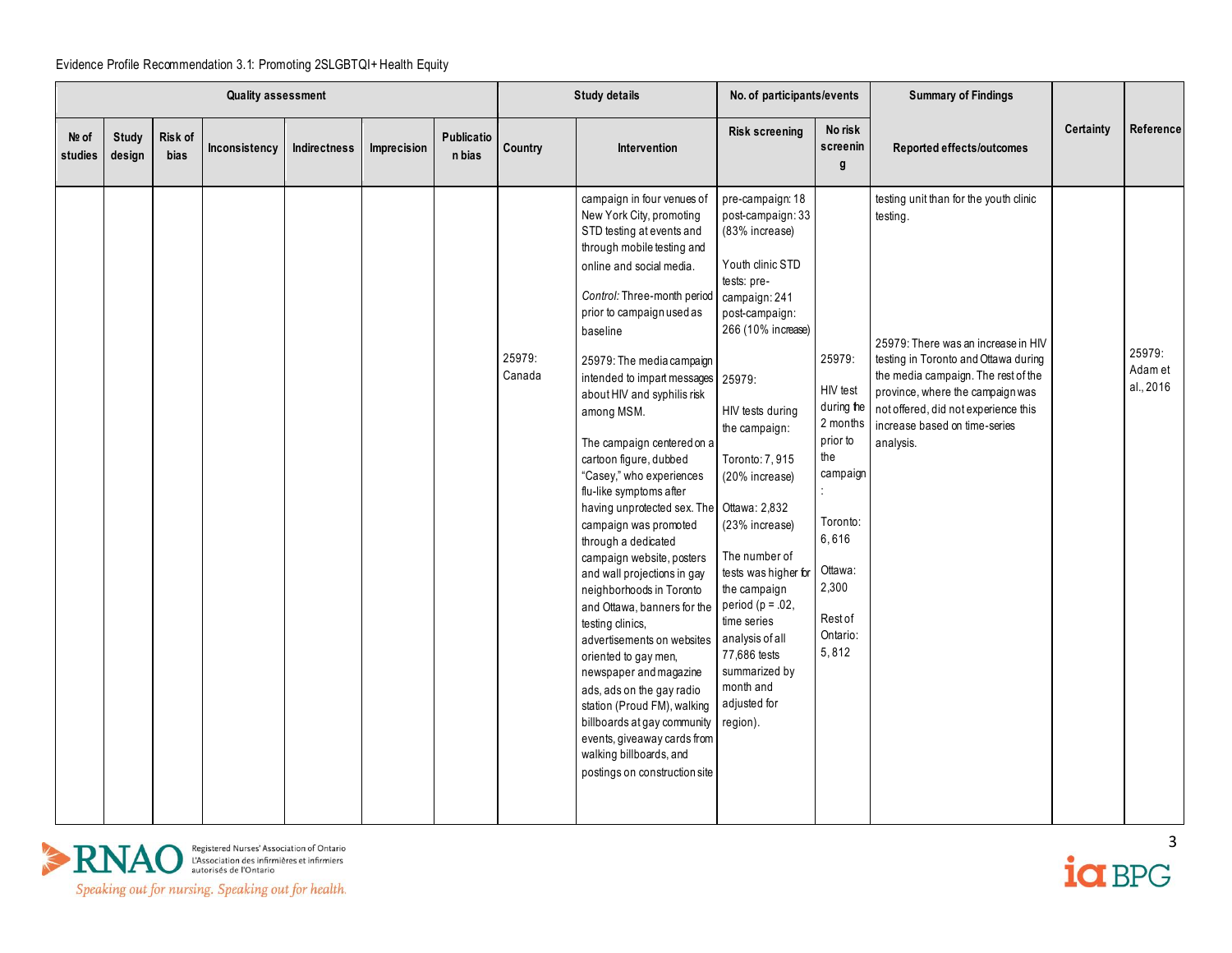|                  | <b>Quality assessment</b> |                        |               |              |             |                      |             | <b>Study details</b>                                                                                                                                                                                                                                                                                                                                                                                                                                                                                           | No. of participants/events                                                                                                                                                        |                          | <b>Summary of Findings</b>                                                       |           |                                     |
|------------------|---------------------------|------------------------|---------------|--------------|-------------|----------------------|-------------|----------------------------------------------------------------------------------------------------------------------------------------------------------------------------------------------------------------------------------------------------------------------------------------------------------------------------------------------------------------------------------------------------------------------------------------------------------------------------------------------------------------|-----------------------------------------------------------------------------------------------------------------------------------------------------------------------------------|--------------------------|----------------------------------------------------------------------------------|-----------|-------------------------------------|
| Nº of<br>studies | <b>Study</b><br>design    | Risk of<br><b>bias</b> | Inconsistency | Indirectness | Imprecision | Publicatio<br>n bias | Country     | <b>Intervention</b>                                                                                                                                                                                                                                                                                                                                                                                                                                                                                            | <b>Risk screening</b>                                                                                                                                                             | No risk<br>screenin<br>g | Reported effects/outcomes                                                        | Certainty | Reference                           |
|                  |                           |                        |               |              |             |                      | 8372: Spain | barricades, on building<br>façades, and in alleyways.<br>Control: Baseline public<br>health Ontario lab results<br>were used as a control<br>group.<br>8372: Authors created a<br>blank user profile in the most Effectiveness:<br>commonly used apps among 73.2%<br>MSM in Spain (Grindr,<br>PlanetRomeo and Wapo).<br>The investigators sent a<br>private picture message to<br>all near users through the<br>'chat' option, in order of<br>proximity to at least 50<br>users, offering them the             | 8372:<br>Of 108 users who<br>were interested in<br>attending HIV-<br>STBBI testing<br>facilities, 79<br>attended.                                                                 |                          | 8372: NA 8372: The majority of users interested<br>in testing, attended testing. |           | 8372:<br>Guitierrez<br>et al., 2018 |
|                  |                           |                        |               |              |             |                      | 11099: USA  | possibility to take rapid HIV,<br>syphilis and hepatitis C<br>tests, as well as to be<br>vaccinated against hepatitis<br>A and B in one of our two<br>centres. Testing was of no<br>cost and confidential.<br>11099: CHHANGE<br>intervention (Challenge<br>HIV stigma and Homophobia<br>and Gain Empowement): is<br>a community-level, theory-<br>based, multicomponent, ant<br>HIV/AIDS stigma and<br>homophobia intervention,<br>implemented in a high HIV<br>prevalence, low income,<br>predominately Afro- | 11099:# of HIV<br>tests conducted by<br><b>BMK's storefront</b><br>(NY Blood<br>Centre/Brooklyn<br>Men [K]onnect<br>partnership [BMK])<br>increased by<br>350%, from 45 to<br>156 | 11099:<br>NA             | 11099: HIV testing increased after<br>implementation of the intervention.        |           | 11099:<br>Frye et al.,<br>2019      |



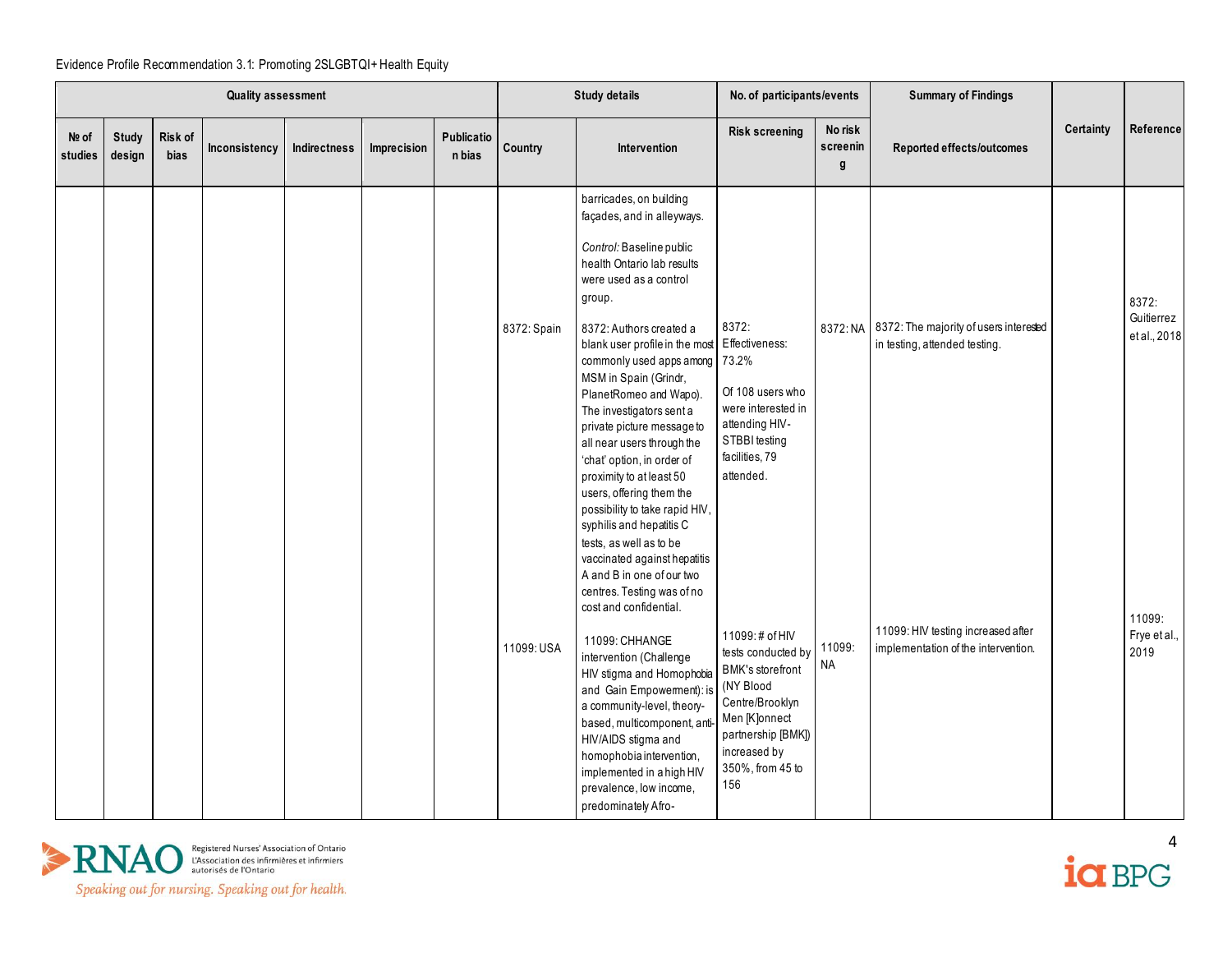|                         | <b>Quality assessment</b> |                        |                            |  |                    |                             |         | <b>Study details</b>                                      |                                                                    | No. of participants/events | <b>Summary of Findings</b> |           |           |
|-------------------------|---------------------------|------------------------|----------------------------|--|--------------------|-----------------------------|---------|-----------------------------------------------------------|--------------------------------------------------------------------|----------------------------|----------------------------|-----------|-----------|
| Nº of<br>studies design | Study                     | Risk of<br><b>bias</b> | Inconsistency Indirectness |  | <b>Imprecision</b> | <b>Publicatio</b><br>n bias | Country | Intervention                                              | <b>Risk screening</b>                                              | No risk<br>screenin<br>g   | Reported effects/outcomes  | Certainty | Reference |
|                         |                           |                        |                            |  |                    |                             |         | Caribbean and African<br>American, urban<br>neighborhood. | clients in 3 months<br>after<br>implementation of<br>intervention. |                            |                            |           |           |

Explanations:

a. Two RCTs were rated using the Cochrane ROB 2.0 tool. One RCT was rated as low risk of bias, one was rated as high risk of bias. Reasons for concerns were self-reported outcome measurement and limited details on how rand

b. Studies were assessed using the ROBNS-I tool. Three studies were rated as critical risk of bias and one was rated as serious risk of bias. Reasons for concern were due to confounding not being controlled for, missing da

c, Total sample size > 400, therefore there was no need to downgrade.



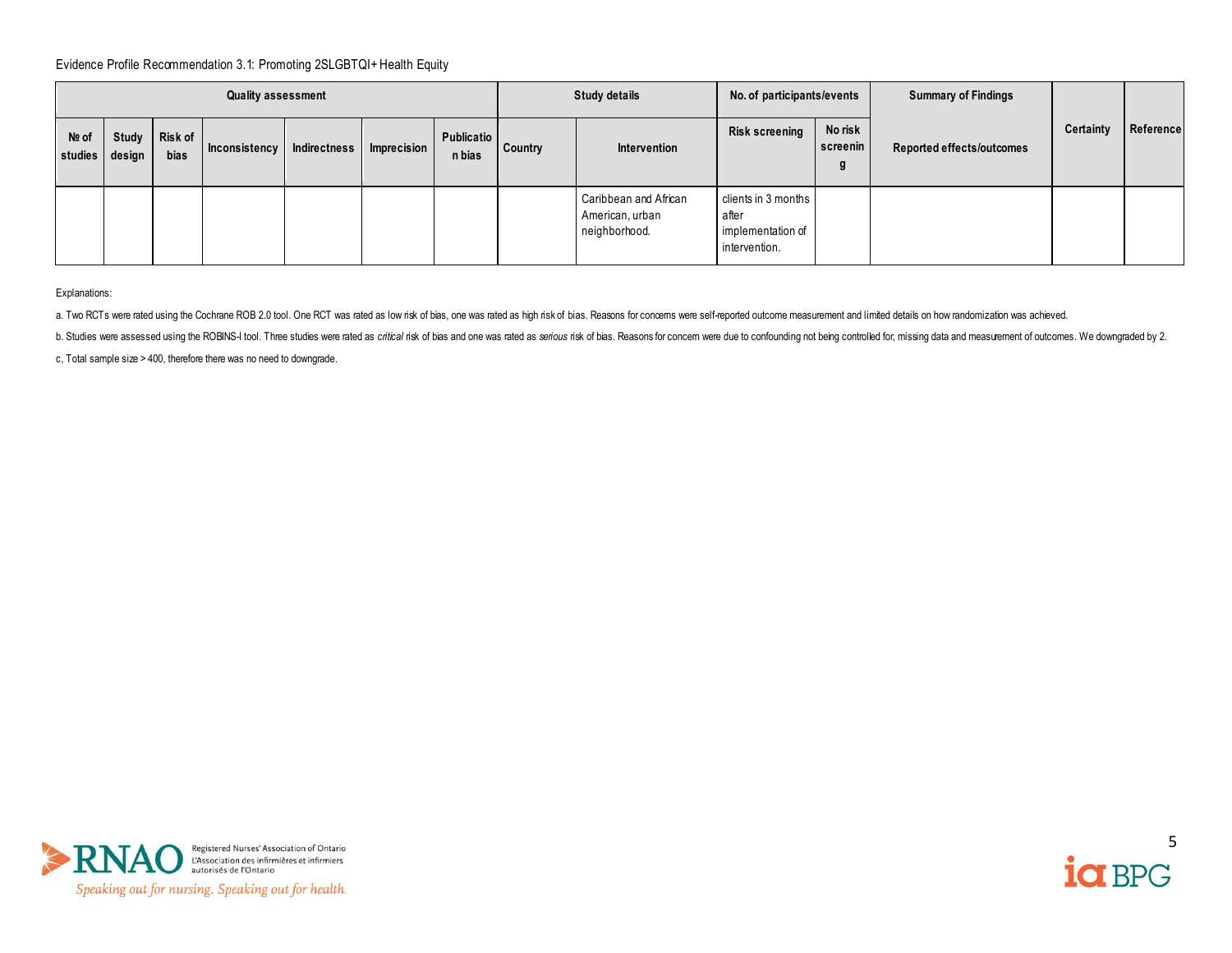**Recommendation question**: Should risk screening be recommended for 2SLGBTQI+ people?

**Population:** 2SLGBTQI+ persons across the lifespan (including people from underserviced communities)

**Intervention:** Risk screening

**Comparator:** No risk screening

Outcomes: Number of persons accessing screening [Critical], Earlier detection and/or intervention [Critical; not found within this literature], Level of treatment and/or support [Critical; not found within this literature] receiving care [Important; not found within this literature]**,** Risk behaviours [Important; not found within this literature]

Recommendation 3.1: The expert panel suggests health providers promote access to Human Immunodeficiency Virus- Sexualy Transmitted and Blood Bome Infection (HIV-STBBI) screening for 2SLGBTQI+ people in collaboration with 2SLGBTQI+ community partners through:

- media campaigns and/or
- **outreach settings\*.**

\*This evidence profile refers to "outreach settings" statement"

#### **Setting**: All health care settings

#### **Bibliography**: 26852, 31850, 34816

|                  | <b>Quality assessment</b>                                                                                                                     |                                      |               |              |                          |                                       |            | <b>Study details</b>                                                                                                                                                                                                                                                                                                                                                                                  |                                                                                                                                                                                            | No. of participants   | <b>Summary of findings</b>                                                                                                                                                                                                                                                                                                                                                     |                                |                                   |
|------------------|-----------------------------------------------------------------------------------------------------------------------------------------------|--------------------------------------|---------------|--------------|--------------------------|---------------------------------------|------------|-------------------------------------------------------------------------------------------------------------------------------------------------------------------------------------------------------------------------------------------------------------------------------------------------------------------------------------------------------------------------------------------------------|--------------------------------------------------------------------------------------------------------------------------------------------------------------------------------------------|-----------------------|--------------------------------------------------------------------------------------------------------------------------------------------------------------------------------------------------------------------------------------------------------------------------------------------------------------------------------------------------------------------------------|--------------------------------|-----------------------------------|
| Nº of<br>studies | <b>Study</b><br>design                                                                                                                        | Risk of<br>bias                      | Inconsistency | Indirectness | Imprecision              | Other<br>consider   Country<br>ations |            | Intervention                                                                                                                                                                                                                                                                                                                                                                                          | <b>Risk screening</b><br>outreach                                                                                                                                                          | <b>No</b><br>outreach | Reported effects/outcomes                                                                                                                                                                                                                                                                                                                                                      | <b>Certainty</b>               | Reference                         |
|                  | # of persons accessing screening (Number of tests completed, number of persons who accepting screening)<br><b>Follow-up:</b> 1 week, 3 months |                                      |               |              |                          |                                       |            |                                                                                                                                                                                                                                                                                                                                                                                                       |                                                                                                                                                                                            |                       |                                                                                                                                                                                                                                                                                                                                                                                |                                |                                   |
| $\overline{2}$   | Quasi-<br>ental<br>studies                                                                                                                    | Very<br>experim serious <sup>a</sup> | Seriousb      | Not serious  | Not serious <sup>c</sup> | None                                  | 26852: USA | 26852: Existing Get Yourself<br>Tested campaign was adapted<br>to be more inclusive of Black<br>and Latino sexual-minority<br>youth leading to a 3-month<br>campaign in four venues of<br>New York City, promoting STD<br>testing at events and through<br>mobile testing and online and<br>social media.<br>Control: Three-month period<br>prior to campaign was used as<br>a baseline. There was no | 26852:<br>Mobile unit STD<br>tests:<br>pre-campaign: 18<br>post-campaign: 33<br>(83% increase)<br>Youth clinic STD<br>tests: pre-<br>campaign: 241<br>post-campaign:<br>266 (10% increase) | 26852:<br><b>NA</b>   | Overall two studies demonstrated an<br>increase in the number of people that<br>accessed screening in outreach<br>settings and one study had mixed<br>results.<br>26852: There was an increase in STD<br>testing during the media campaign<br>and mobile screening promotion. This<br>increase was higher for the mobile<br>testing unit than for the youth clinic<br>testing. | $\bigoplus$<br><b>Very Low</b> | 26852:<br>Garbers et<br>al., 2016 |



Registered Nurses' Association of Ontario<br>L'Association des infirmières et infirmiers<br>autorisés de l'Ontario

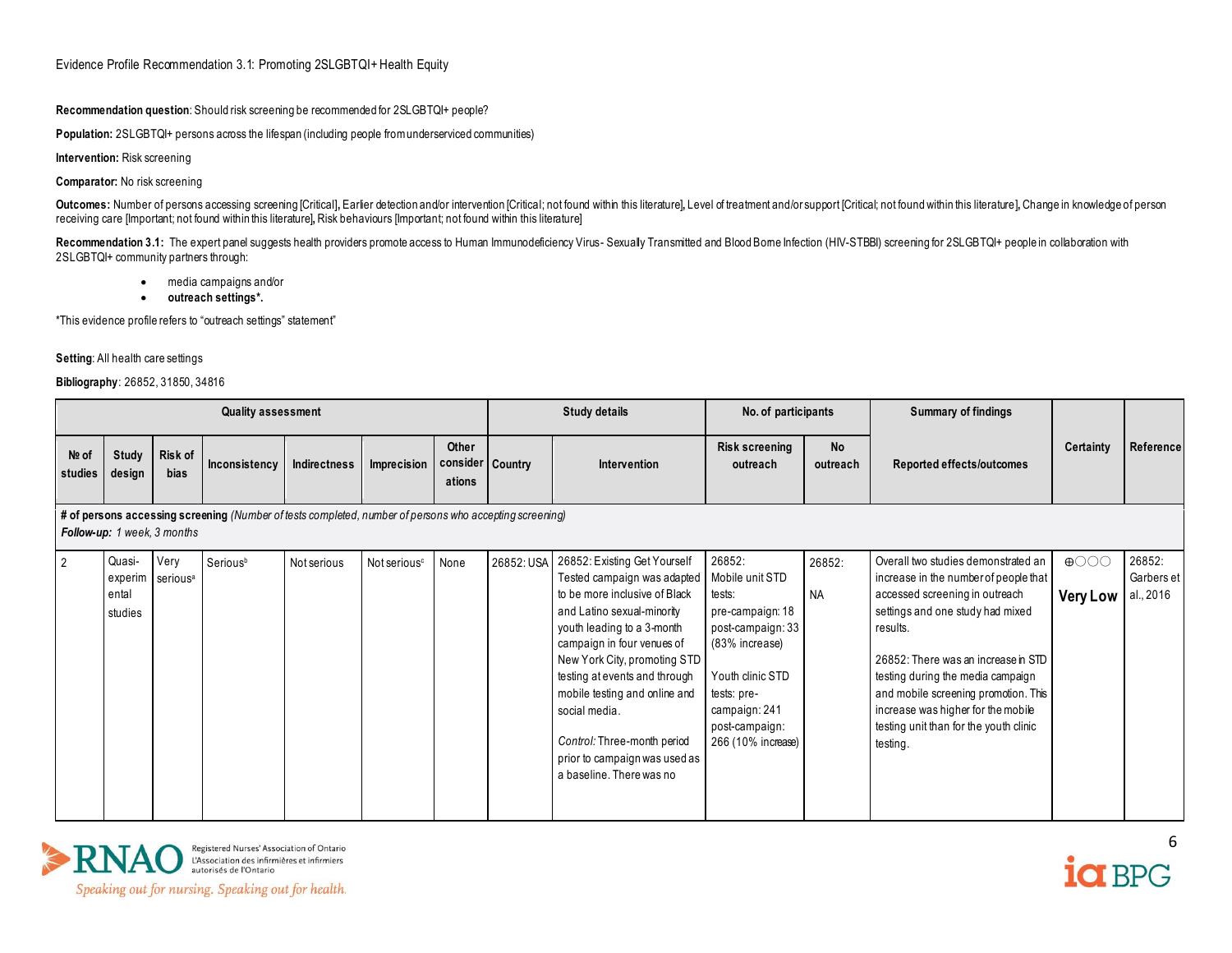|                  | <b>Quality assessment</b> |                 |               |              |             |                                     |           | <b>Study details</b>                                                                                                                                                                                                                                                                                                                                                                                                                                                                                                                                                                                                                                                                                                                                                                                                                           | No. of participants                                                                                                                                                                                                                                                                                                            |                                                                                                                                                                    | <b>Summary of findings</b>                                                                                                                                                                                                                                                                                                                                                                                                                                                              |           |                                                 |
|------------------|---------------------------|-----------------|---------------|--------------|-------------|-------------------------------------|-----------|------------------------------------------------------------------------------------------------------------------------------------------------------------------------------------------------------------------------------------------------------------------------------------------------------------------------------------------------------------------------------------------------------------------------------------------------------------------------------------------------------------------------------------------------------------------------------------------------------------------------------------------------------------------------------------------------------------------------------------------------------------------------------------------------------------------------------------------------|--------------------------------------------------------------------------------------------------------------------------------------------------------------------------------------------------------------------------------------------------------------------------------------------------------------------------------|--------------------------------------------------------------------------------------------------------------------------------------------------------------------|-----------------------------------------------------------------------------------------------------------------------------------------------------------------------------------------------------------------------------------------------------------------------------------------------------------------------------------------------------------------------------------------------------------------------------------------------------------------------------------------|-----------|-------------------------------------------------|
| Nº of<br>studies | <b>Study</b><br>design    | Risk of<br>bias | Inconsistency | Indirectness | Imprecision | Other<br>consider Country<br>ations |           | Intervention                                                                                                                                                                                                                                                                                                                                                                                                                                                                                                                                                                                                                                                                                                                                                                                                                                   | <b>Risk screening</b><br>outreach                                                                                                                                                                                                                                                                                              | <b>No</b><br>outreach                                                                                                                                              | Reported effects/outcomes                                                                                                                                                                                                                                                                                                                                                                                                                                                               | Certainty | Reference                                       |
|                  |                           |                 |               |              |             |                                     | 34816: UK | specific screening campaign<br>during this time.<br>34816:<br>Intervention: DIY postal kits<br>The DIY postal kits consisted of screening: Sauna<br>self-taken pharynx, urine and<br>rectal CT/NG samples and self postal kit: 33<br>sampled finger-prick for HIV,<br>syphilis, hepatitis B and<br>hepatitis C screening.<br>Intervention: sauna nurse<br>outreach<br>The nurse-delivered outreach<br>service consisted of a<br>monthly asymptomatic<br>screening clinic held within the<br>venue undertaken by a trained<br>sexual health nurse practitioner<br>and health care assistant.<br>Health promotion advice was<br>offered, and CT and NG<br>samples were taken. Service<br>users had the option of self-<br>taken or practitioner taken<br>samples.<br>Control: The local sexual health<br>clinic was used as the control<br>group | 34816:<br>Number accessing<br>outreach: 80 DIY<br>Number accepting Number<br>CT and NG<br>screening: Sauna<br>outreach 26/30<br>(86.6%) DIY postal 30/30 p=<br>kit 30/30 (100%) p= 0.032<br>0.032<br>Number accepting<br>blood screening:<br>Sauna outreach:<br>25/30 (83.3%) DIY<br>postal kit: 16/30<br>$(53.3\%) p < 0.001$ | 34816:<br>Number<br>accessing<br>screening:<br><b>NR</b><br>accepting<br>CT and NG<br>screening:<br>Number<br>accepting<br>blood<br>screening:<br>30/30<br>p<0.001 | 34816: More people accessed<br>screening through the sauna outreach<br>nurse than the DIY postal service<br>[access not reported for the sexual<br>health clinic]. More people at clinic<br>accepted blood screening followed by<br>the sauna nurse and the DIY postal<br>kit group least. Both those attending<br>the sexual health clinic and accessing<br>the DIY postal kit accepted 100% of<br>CT and NG screening. The sauna<br>nurse group accepted CT and NG<br>screening less. |           | 34816:<br>Wood.<br>Ellks &<br>Grobicki,<br>2015 |